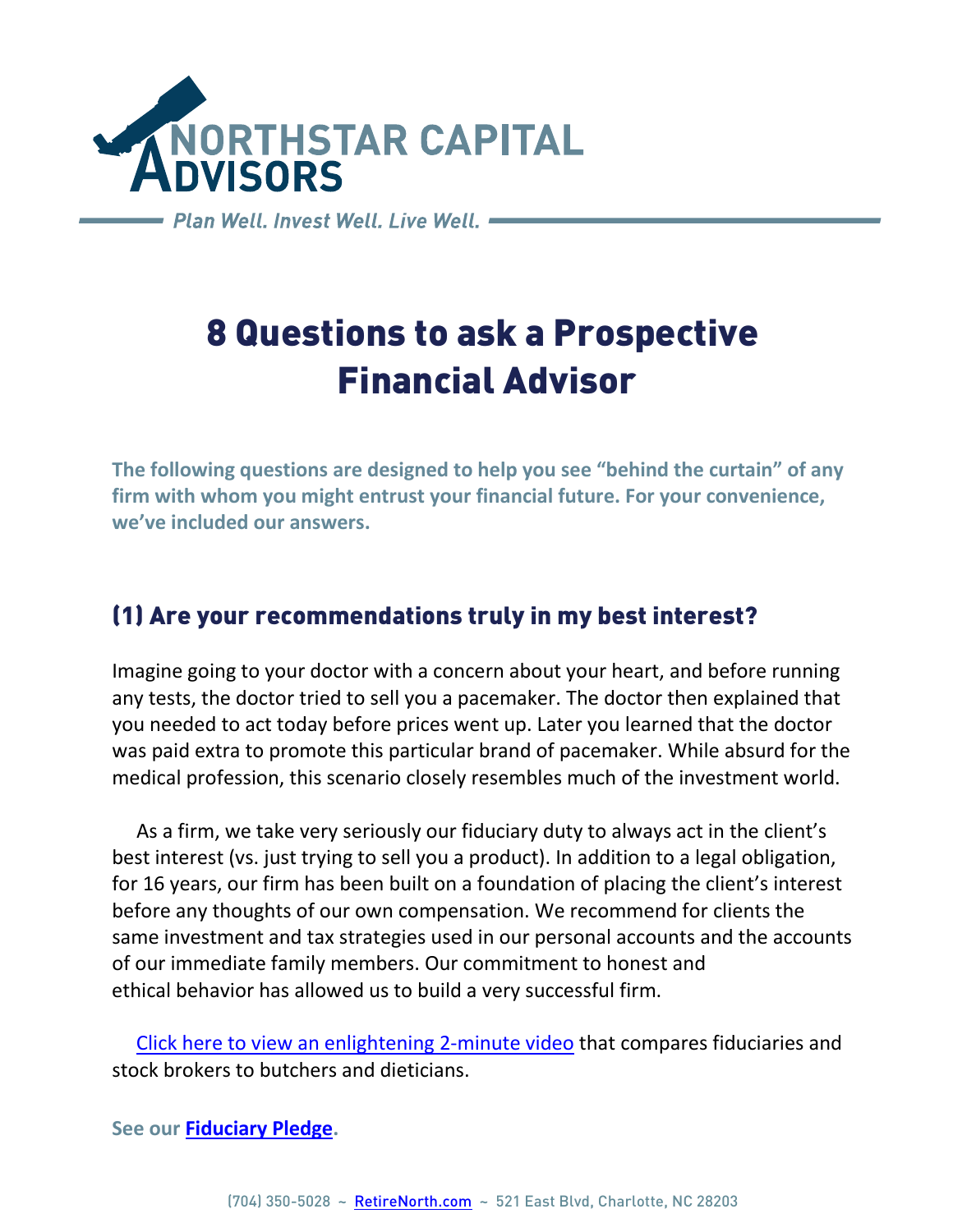### (2) Will your recommendations be primarily focused in one area, or will your recommendations be comprehensive in nature? In other words, will I need to find another advisor for advice in other areas?

For our clients, we serve as a single point of contact for all their financial needs. As a CERTIFIED FINANCIAL PLANNER™ professional this includes coordinating every aspect of their financial needs. Each of our clients has a financial plan and financial action checklist detailing all of the actions needed to achieve their financial goals. As needed, these action items are coordinated with accountants, attorneys, and other professionals.

#### (3) Do you have the knowledge and experience necessary to successfully navigate the complicated financial planning and tax world to achieve my financial goals?

Dr. Chris Mullis is a CERTIFIED FINANCIAL PLANNER™ professional and has a doctorate degree in astrophysics. Each year he studies countless pages of financial texts and is mentored by the country's top minds in financial, legal and tax planning. He has been serving clients for 16 years with \$60 Million of assets under advisement. In addition, Dr. Mullis is assisted by Drs. James Irwin and David Berger who have been with the firm since its inception in 2006.

#### (4) How many clients do you serve and how does their situation compare to mine?

We currently serve approximately 65 clients, totaling \$60 Million in combined assets. We have intentionally limited the size of our practice to ensure all of our clients receive the service they require to achieve their financial goals. The majority of our clients are retired, or close to it. Our clients' investments typically range from \$750,000 to over \$4,000,000. We primarily focus on the investment, tax and legal issues related to retirement.